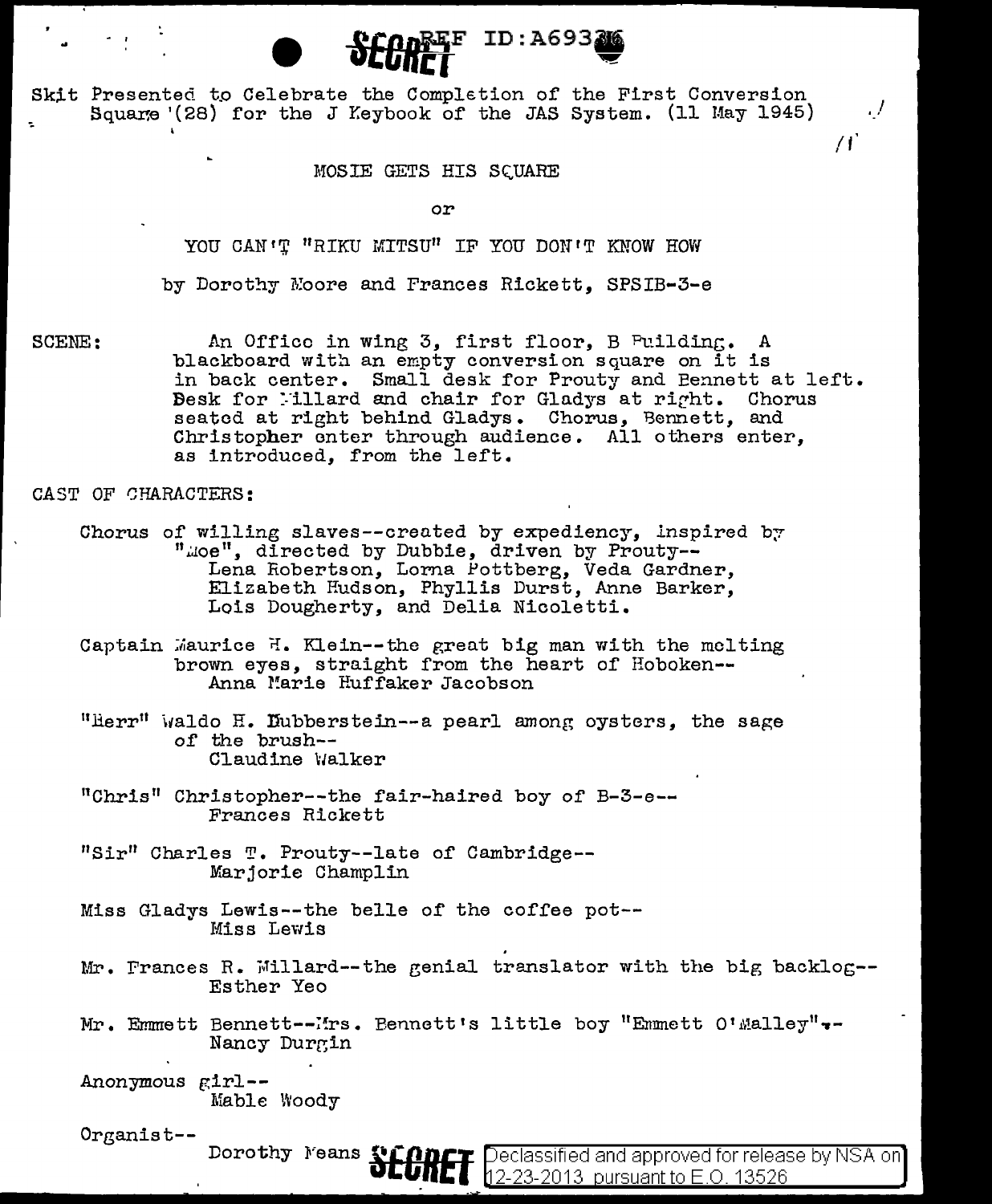

## LIGHTS 1 PLACES !

WE GIVE YOU GENIUS AT WORK--------

CHORUS: (TUNE: My Man)

> Oh, our 'oe, we love him so He'll never know. All our life is just despair But we don't care. When he walks into the wing Our world is bright All--right. What's the difference if we say<br>We'll go away When he knows that we'll be here  $\ldots$ Until V-Day. For whatever our Moe is We are his forever Hoe.

PROUTY: Waldo !

DUBBERSTEIN:Coming, Charlesl

PROUTY: (Arms akimbo, stomach out) Well, here it is!

CAPT. KLEIN: (Lunbering over) \'/hat? Got the square?

PROUTY: In time, in time. CH is definitely z. (Dubbie enters it on blackboard.)

KLEIN: Well, let's send it off to the British.

DUBBIE: Now, wait a minute, Moe. Take it easy. There's no sense in sending it till we get two letters.

KLEIN: Lh---, well, anyhow I'll go tell the colonel. (Exits)

- PROUTY: (Complaining) Come on. Waldo. let's get this organized. Gladys! Brine these charts up to date. I want all good pepple doing this. (Glares at end slave. Slave moves over and sits down-cast while others copy. Klein drifts back in.)
- BENNETT: KLEIN: Take out CH as Z. (Slaves follow suit. Charles shrugs shoulders and starts working. Dubbie erases blackboard.) You dunderheads! (Eennett settles back to tiddlywinks.)



(2)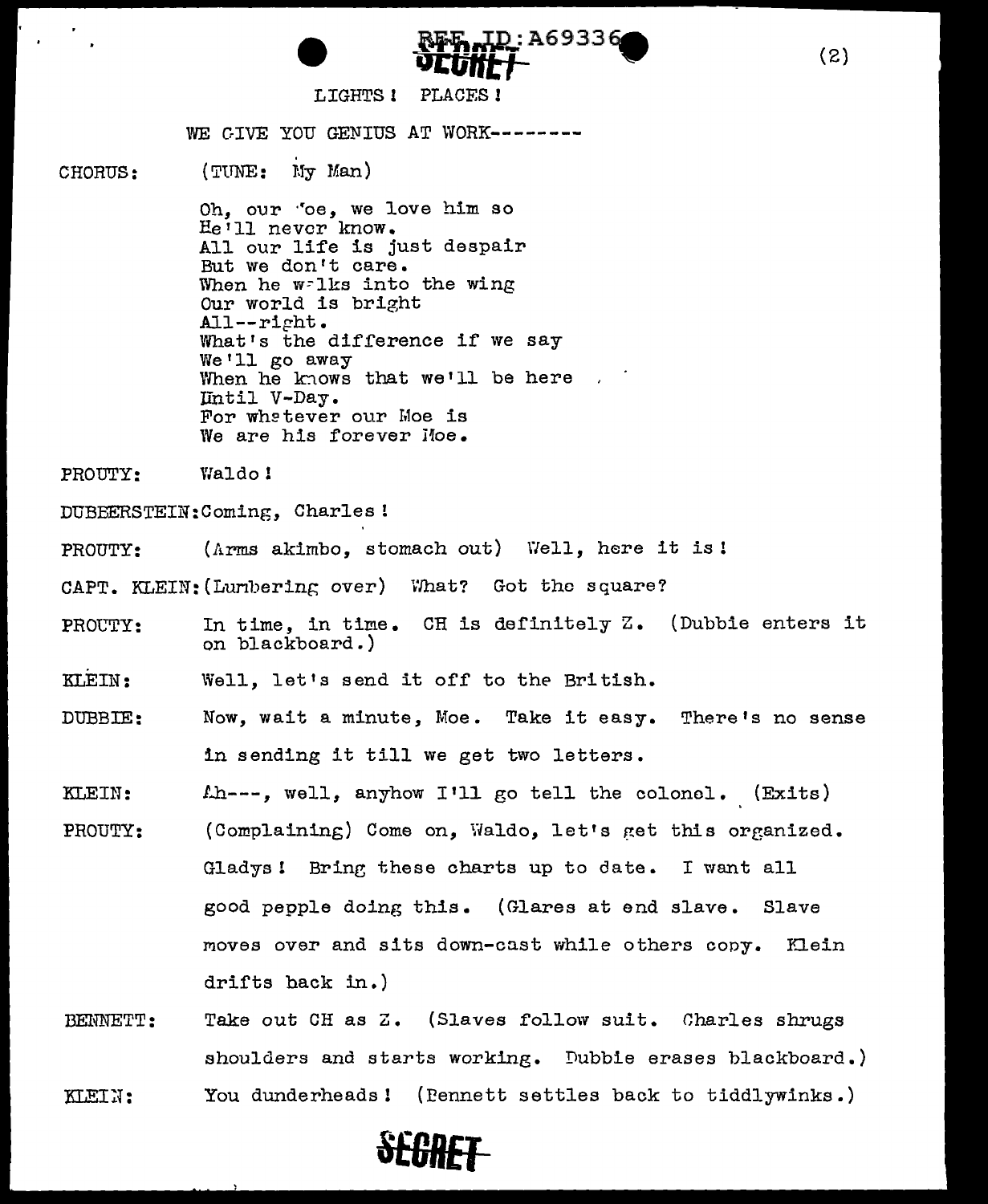- MILLARD: Kyu shu ! !
- DUBBIE: What's the trouble. Mr. Willard?
- r.nLLARD: Oh, nothing--just sneezing in Japanese.

PROUTY: Waldo, Waldo. Here's something for the girls to slide.

ID:A69336

- :CUBBIE: O.Y., girls, now the indicators say this message goes from DH to EC, but I think it's reasonable to assume that it stays on LP. Of course, the key's shaky and we have no alphacet--but I think we can get it--All you have to do is try sliding it through about 150 positions.
- KLEIU: Sure, just slide it through. You'll find it.
- DUBBI<sup>-</sup>: Remember--it's purple. (Chorus with "yes" gets busy. Anonymous but shapely girl walks past--all stare.
- KLEDT: Hm--sweet kid--nice personality.
- DUBBIE: Well.  $\text{Ker-I}$  think you'll agree that I'm generally a rational being and I think she ought to lose 15 pounds.
- GLADYS: Yes--Dubbie is always right. Everybody ought to lose 15 pounds!
- CHORUS: (TUNE: Bell-Bottom Trousers)

We are Dubbie's damsels Taking his advice. Knowinc we are dumbbells For He's said it twice.

He has freely told us How to win a man We must all get thinner Or we never can.

Len are worth the winning Dubbie says it's so And, of course he is one So he ought to lmow.

Policies are changing. The church is on the wane. Go along with reason, And you'll feel no pain.



(3)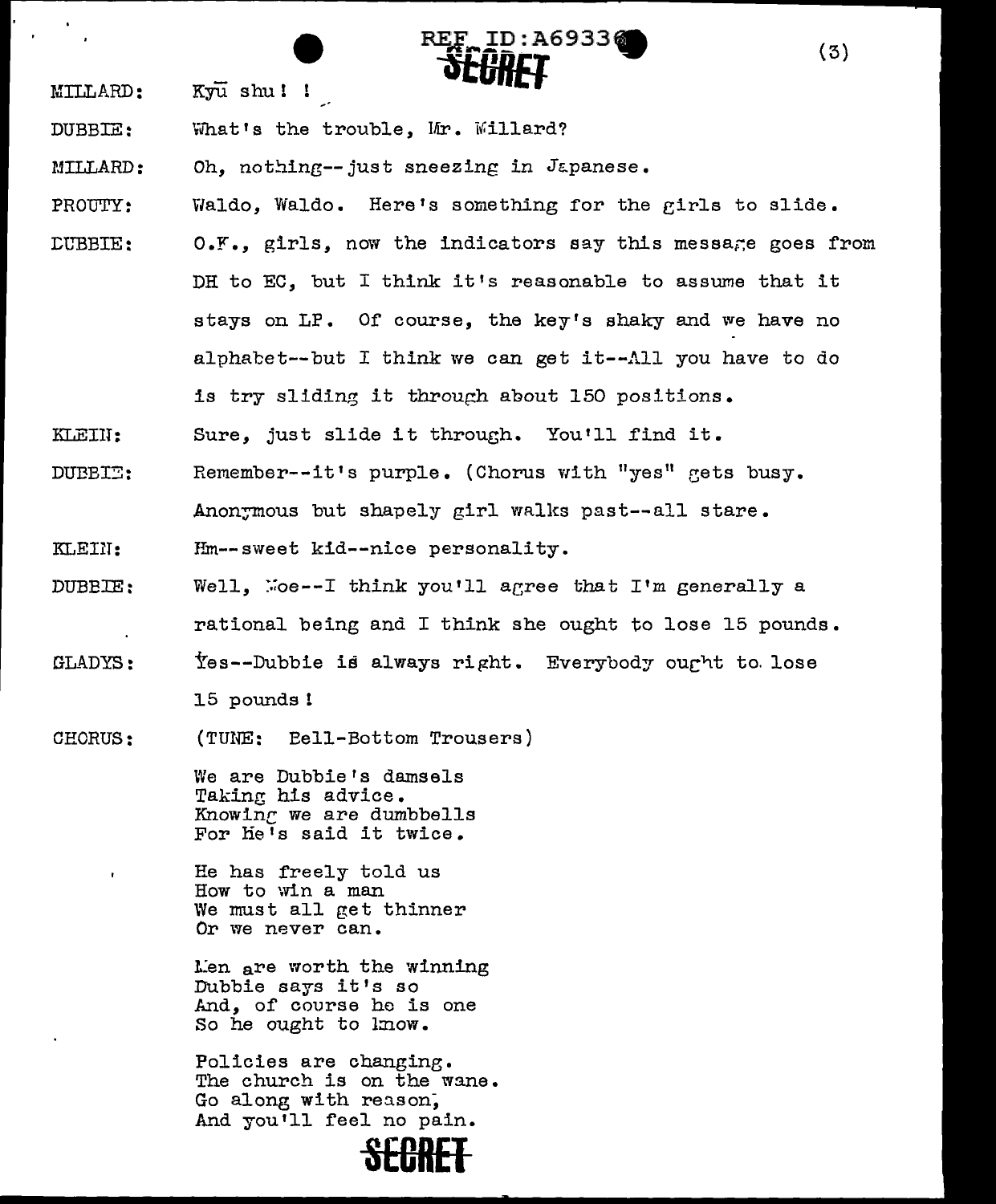one point worth retaining 2869336 If you want to get a man You must all be thinner Or you never can.

Golf is beneficial Tennis keeps you trim. We would gladly try it But others play with him.

His advice is lavish We could tell you more But we cannot keep you Someone wants the floor.

One point.worth retaining If you want to get a man You must all be 'thinner Or you never can.

### PROUTY: All right, girls--let's get busy. Anybody got anything?

- GU.DYS: <sup>I</sup>had the best staak last night.
- DUBEIE: Steak? …here were you? Out with the boy friend?
- r:LEIN: Can't expect to be bright and snappy if you stay out all night, right waldo? Right!
- PROUTY: Where'd you have that steak, Gladys? I'm so sick of the wretched stuff they give us here. But say, have you been to the Mayflower, lately? We had a most delightful dinner there the other night--It was dear--but worth it. Crepes suzettes that simply melted in your mouth--etc, etc,
- DENNETT: CH is Zl (Ranging desk with fly-swatter)
- PROUTY: CH is Z--Get that, Gladys? Girls? CH is *Z.* (Dubbie puts it on the board)
- KLEIN: That's what you had before, you "Hanyaks" l

 $\mathbb{Z}_2$ 

- BENNETT: CP is F. (Rolls chair over to :illard's desk)
- PROUTY: CP is F. Everybody get that? Gladys? Girls? CP is F. (Dubbie puts it on board)
- KLEIN: Say, Dub! Think we better send it to the British?



(4}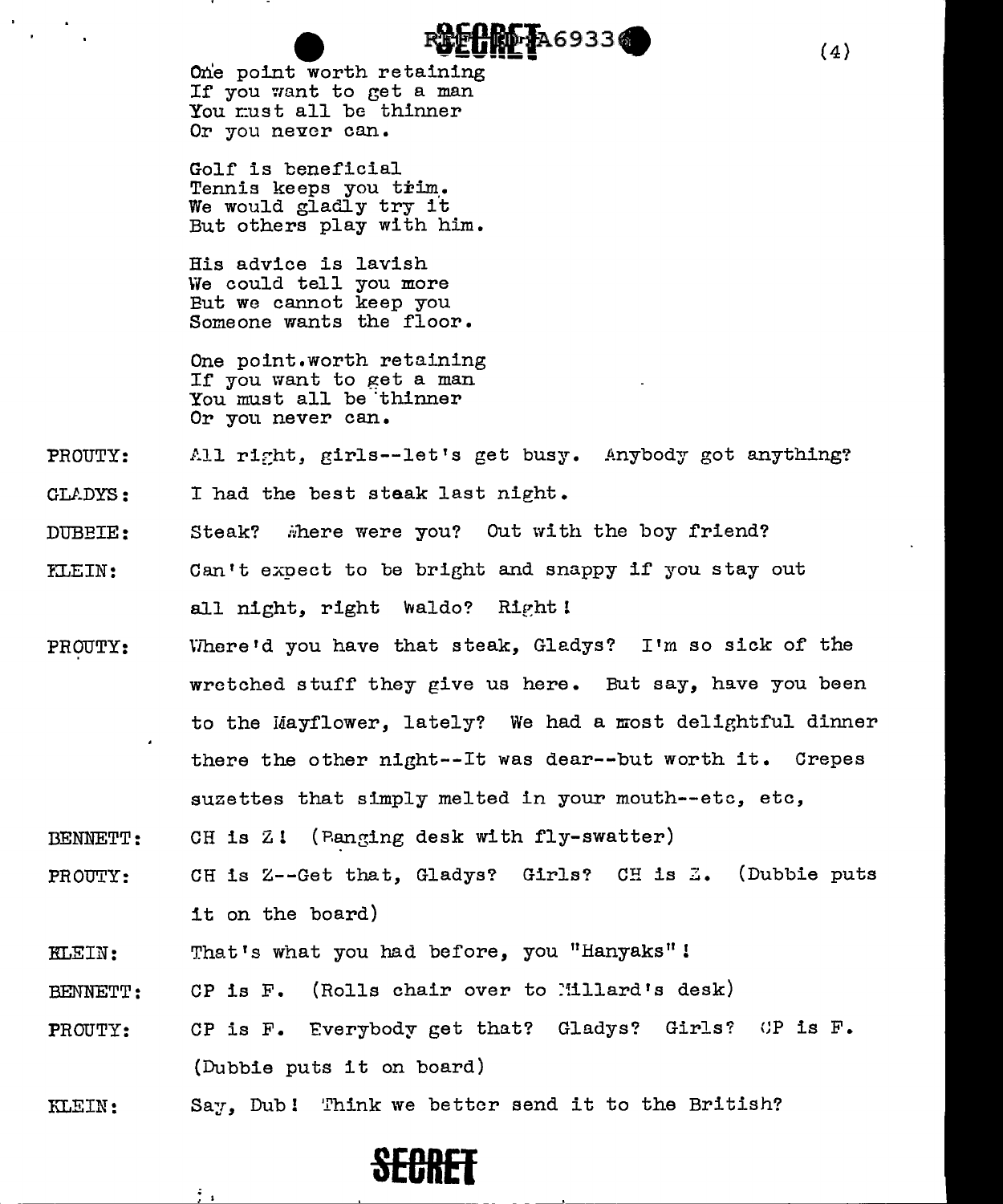- DUBBIE: CHORUS: GLADYS: PROUTY: UILLARD: **e** ~:e:\_\_ID: A693369 (5) Yup! **-atCREf-**I'll compose a telegram. (Composes. Klein looks over his shoulder.) (TUNE: "I Have Sixpence") We've got a letter A little measly letter We've got a letter that goes into the square. It fits into J so all we  $\ell$ an say--is--Send it to the British over there--Good Guys. No keys have we to grieve us. No silly little rows to deceive us. Not even a column, believe us Just two simple letters for our friends--Good Friends. Send it off--Send it off-- Wire it, before they find it, too--oo--oo--oo! Happy is the day that we get the famous  $J$ Especially if we beat the British td it. We found five preps and a shu ryoku !  $H_{mm}$ . Five preps and a shu ryoku--Let me see--Let me show that to Mr. Willard. Think this shu ryoku is reading, Mr. Hillard? What's it saying? Well. I'm not at all sure--But I'm willing to go out on a limb--Try a "NO" after that shuryoku.
- PROUTY:  $Mr.$  Hillard says to try a "NO".

CHORUS: (TUNE:  $"I'm$  Beginning to See the Light")

> I never slide "NO" and find it there. If I try a "WA" it's gone elsewhere. I slide a GG and there's never a pair. Mr. MilJ ard, what shall I try?

I slide a "shu shu", but it won't read; And sesi me muru is not what I need. I work and I slave but I get no lead. Mr. Millard, what shall I try?

Go sanko made--any old day Riku and mitsu--they don't pay Dendai and  $J_{L}$ 's--gone away--The whole thing's a horrible lie.

I can't make a number recapitulate There isn't a "nen" and there isn't a date. I've done everything -- even stayed here late! I'Ve done every what shall I try? **WEGHT**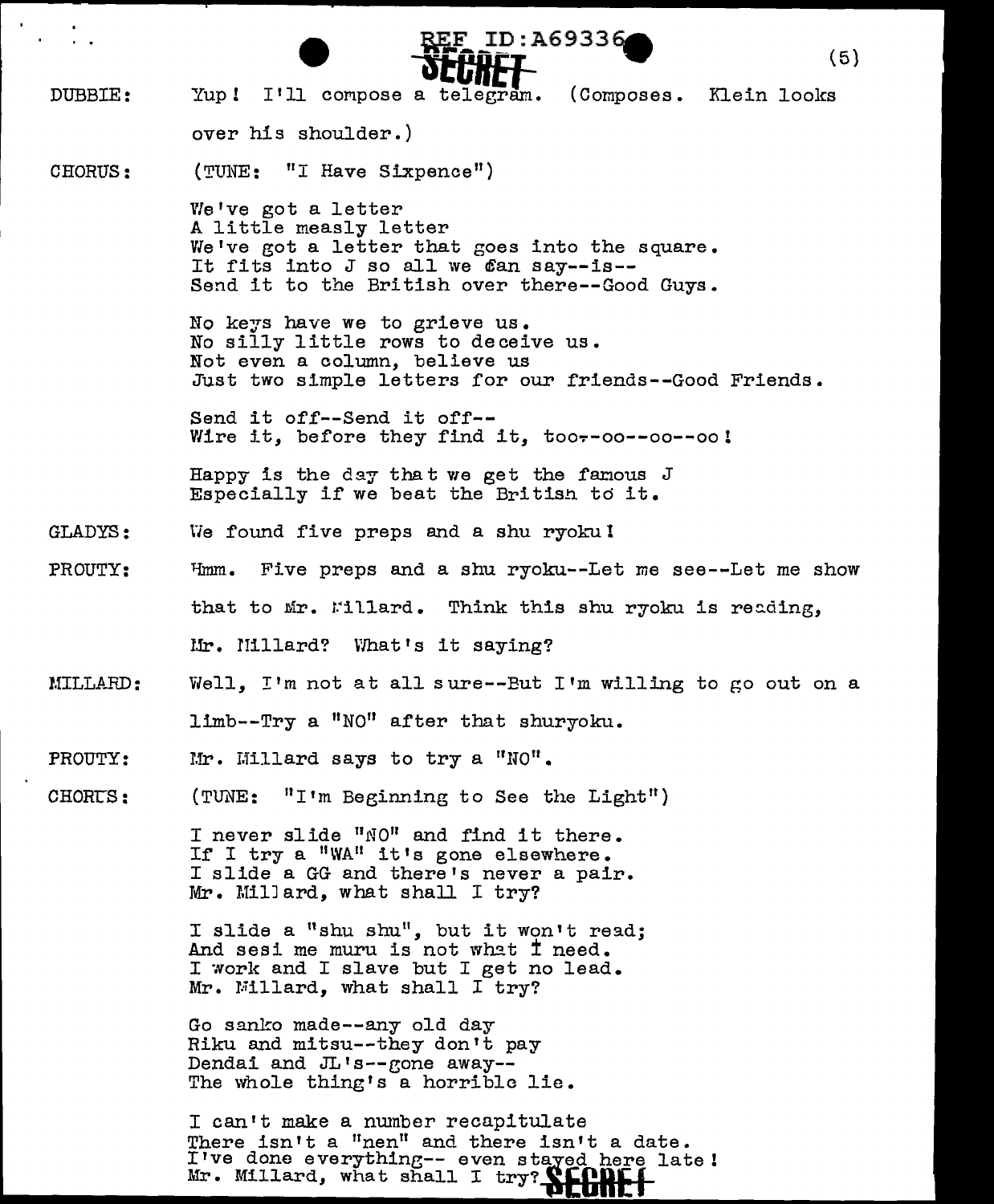(Everybody Works)

- CHORUS: This *is* it! Tutti Frutti in GG's--This is it!
- PROUTY: Look. Mr. Fillard!
- .M:ILT .. ARD *:*  Scizzors Bells! That's it, all right! It's that miserable old "shu kan joho !" Let all the faithful gather round the blackboard and let's get started. CW is Y(etc.)

 $\overline{\mathbf{B}}$  : A69336

 $\mathbf{F}$ 

BENNETT: Take CH out of O. (etc.)

DUBBIE: Enter it in purple.

- KLEI.': Can DF be P? Let's send it to the British. (Chorus records at board. Anonymous girl passes. Silence- all eyes on her.)
- KLEIN: Sweet kid. Nice personality.
- DUBBIE: Ought to lose about 15 pounds. (General hubbub--letter, etc., till Chris enters)
- KLEIN: Viell, the genius kid! How are ya, genius?

CHRIS:  $(finggle)$  Fine----How's it going?

- PROUTY: Pretty well, I think--Of course, there's still some trouble-a few conflicts we'll have to iron out.
- BENNETT: Charles. There are too many foxes in the dog row. Take out the one under mike.
- CHRIS:  $(Baffled)$  I might have known I couldn't leave you guys to your own devices. Take out everything!

PROUTY: Bµt, Christopher!

CHRIS: Everything! Now don't get excited, Charles--I have a copy richt here.

DUBBIE: How'd you get it?

CHRIS: I lay awake all nieht mulling over those master pairs. And all of a sudden, it occurred to me that if we took the 3rd radiant and bisected it, using the slide rule--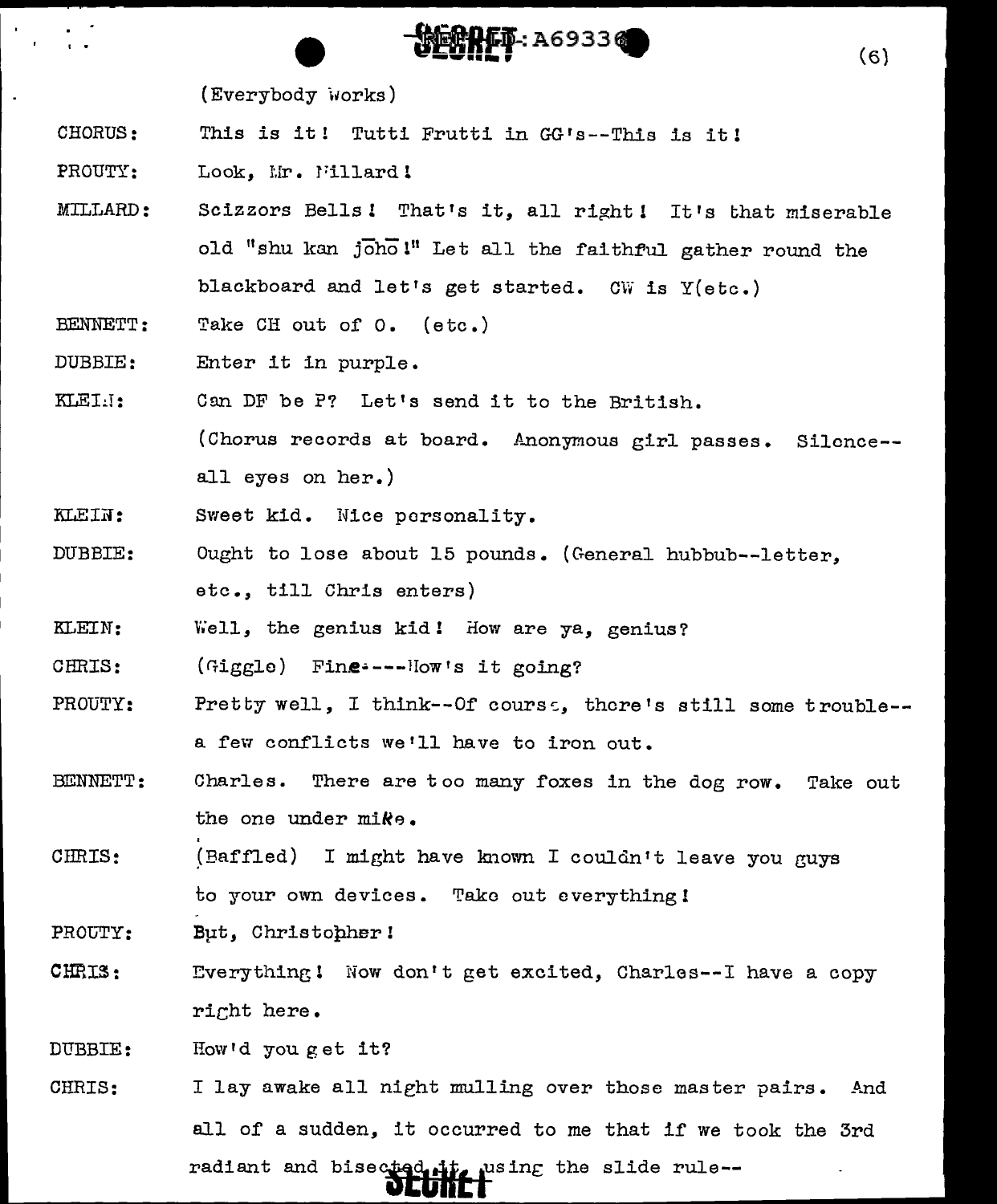PROUTY: To the 3rd or 4th power?

CHRIS: 4th--And then took the basic equivalents with their variants and equated them on that basis.

The 3rd or the 4th basis? PROUTY:

3rd. We would set up a coordinating relationship. Do you CHRIS: follow?

DO TA69336

 $(7)$ 

Of course. Assume tailing and from the frequency of the BEHNETT: tetragraphic sort you can complete the plain component ---

PROUTY: On 1st and 2nd letter!

CHRIS: Exactly!

KLEIN: So--have you got the square?

Yes--sure--It fell apart just before I did. Here are a CHRIS: few copies I had Beck and the kids run off.

That's it -- We're in -- Send it to the British! CHORUS:

- DUBBIE: Congratulations, Moe! This is fine work. They'll probably make you a major!
- Thanks, Dub--Of course, I'm no mental giant--but believe KLEIN: me--if this were Hoboken--they would make me a major!
- "Great Day" and "There'll be Some Changes Made") CHORUS:  $(TUNE:$

We've been down and out Nothing to shout about We thought we'd never read J.

Now the skies are blue Once more we've seen it through We can all laugh at the way--

Mr. Wotns warned us Some early marn We would find his system different --

HE SAID(spoken)

 $\sim$   $\sim$ 

 $\overline{\mathbb{R}}$